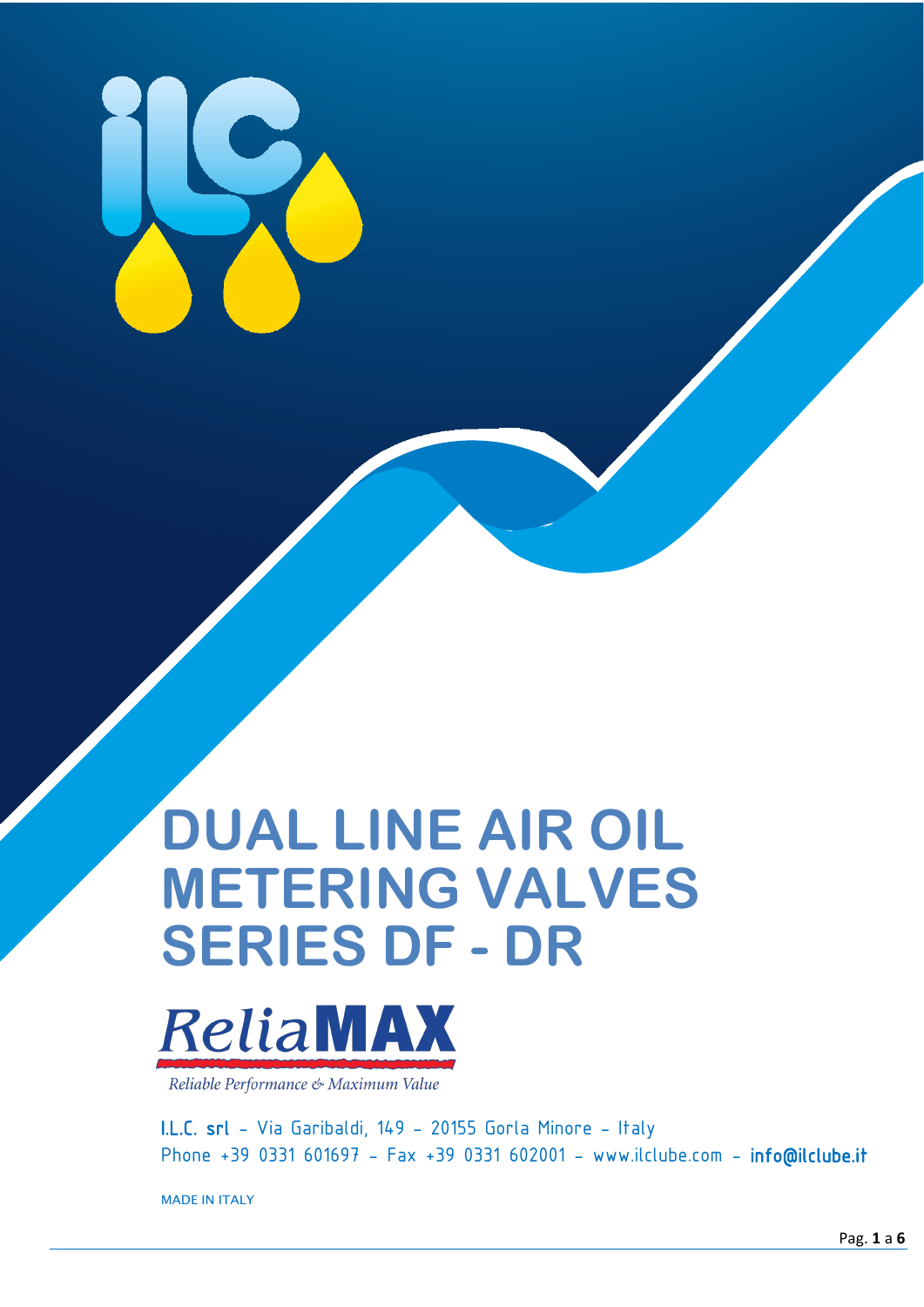

# **DOSATORI DOPPIA LINEA ARIA-OLIO SERIE DR-DF.A**

#### DESCRIZIONE

The modular valves DF.A and DR.A, galvanized Zinc Nickel, have been designed for two-line systems with pressures up to 400 bar where a normally continuous lubrication of oil mixed with compressed air is required. Available in configurations up to 16 outlets, they differ from the standard models having an internal circuit which, fed by compressed air, generates a mixed air-oil flow in the outlets.

A combination of single or double outlet dispensers can be mounted on the bases. Each module is available in 3 different capacity sizes.

The series consists of two lines of metering valves, the DF.A with fixed flow and the DR.A with variable flow. The modules are fixed to a base stably connected by piping to the centralized lubrication system.

- Lubricant flow rate of each module separately adjustable at any time [model DR]
- Reduced maintenance costs for replacing a malfunctioning module
- Indicator rod for checking operation [DR model]
- Closing plates for possible future extensions
- Complete with fixing screws and O-rings



| CARATTERISTICHE TECNICHE |                                                      |
|--------------------------|------------------------------------------------------|
| OPERATING PRESSURE       | <b>MAX 400 BAR</b>                                   |
| MAIN LINE INLET          | 3/8" BSP 0 NPTF                                      |
| <b>OUTLET</b>            | 1/4" BSP ON PTF                                      |
| LUBRICANT                | <b>MIN 100</b><br>MAX 400 CST 40 °C                  |
| CYCLES/1?                | MAX 100                                              |
| MATERIAL                 | CARBON STEEL                                         |
| N. ELEMENTS              | MAX 8                                                |
| AIR PRESSURE INLET       | 1,5 3,5 BAR                                          |
| WORKING TFMPFRATURF      | $-30^{\circ} + 80^{\circ}$ C STD<br>- 30° +180°C FKM |
|                          |                                                      |

|            | FLOW RATE FOR FAHE OUTLET / CYCLE |                             |
|------------|-----------------------------------|-----------------------------|
| $DF-1$     | $DF-3$                            | $\overline{DR-3}$           |
| 1 cc fixed | B cc fixed                        | $0.15 \div 3$ cc adjustable |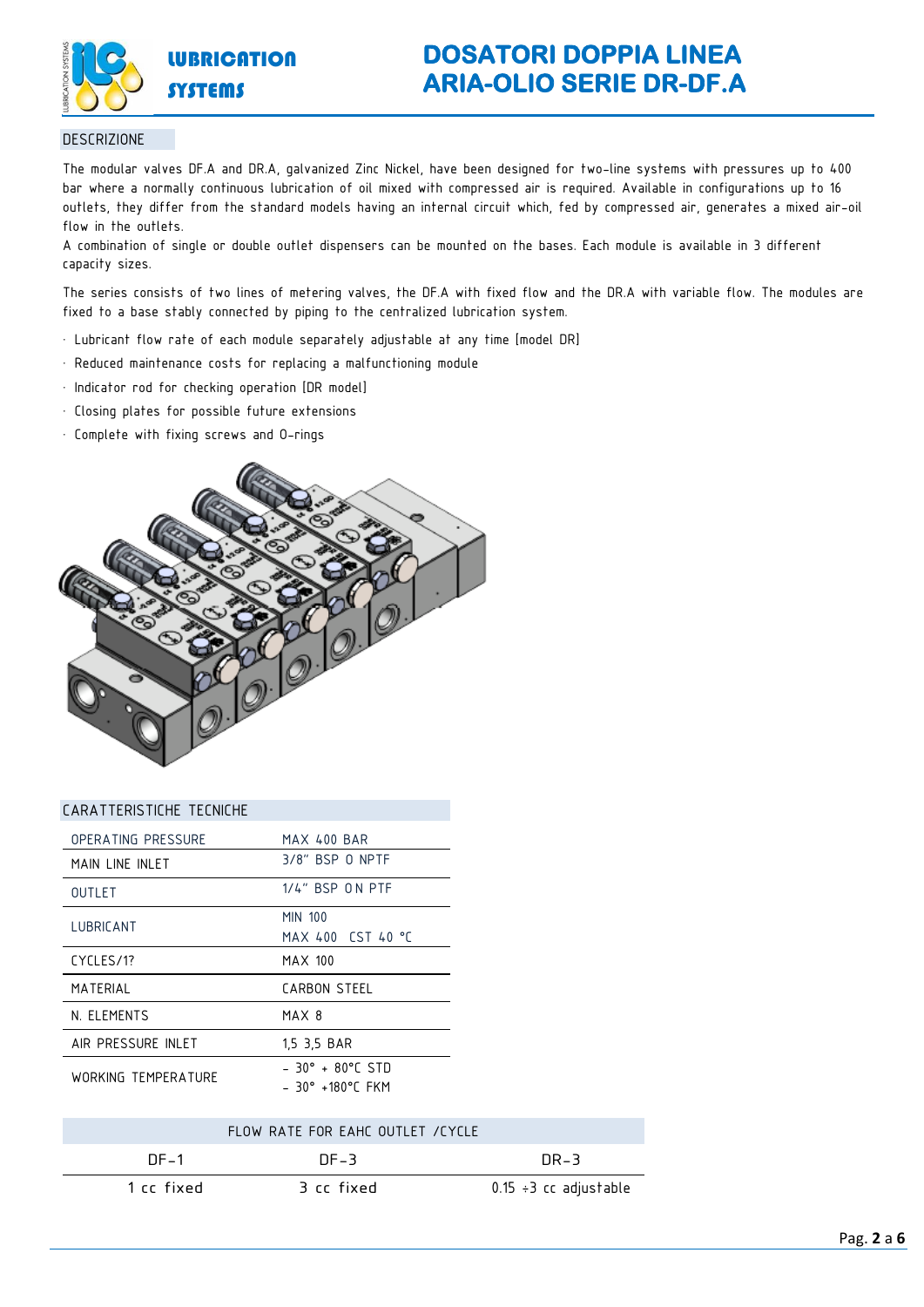![](_page_2_Picture_0.jpeg)

#### MODULAR BASE

Sub-bases consist of a minimum of four elements: initial sub-base n.1 intermediate sub-base n.1 for each single dispenser intermediate sub-base for air inlet n.1 final sub-base n.1

The system can be extended to include a number of 8 intermediate sections [16 outputs] by inserting the necessary number of intermediate bases between the initial base and the intermediate base for the air. The intermediate air inlet base is always placed last in the assembled block and adjacent to the final base

![](_page_2_Figure_5.jpeg)

![](_page_2_Picture_6.jpeg)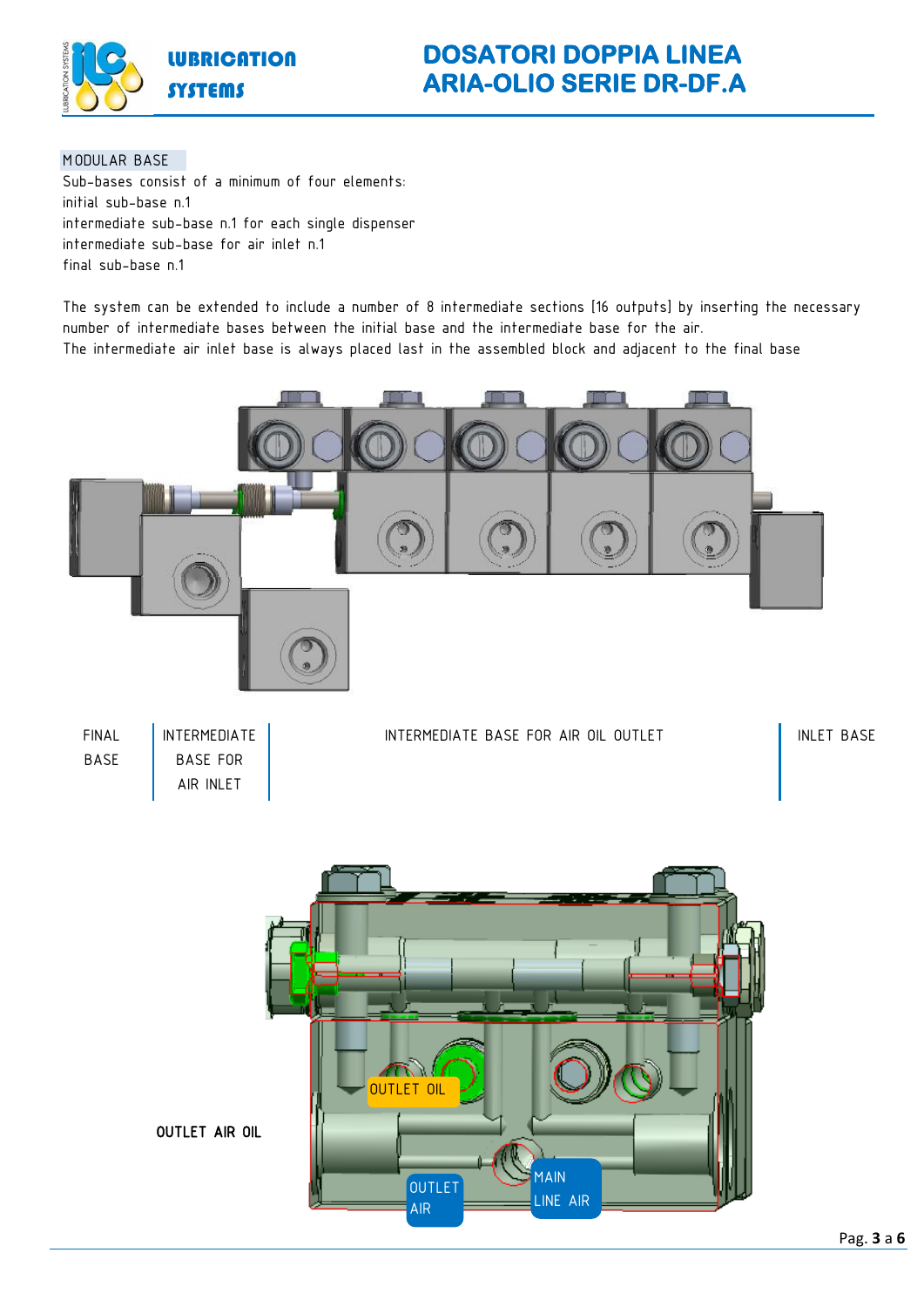![](_page_3_Picture_0.jpeg)

# **DOSATORI DOPPIA LINEA ARIA-OLIO SERIE DR-DF.A**

DIMENSIONS

DR SERIES

![](_page_3_Figure_4.jpeg)

DF SERIES

![](_page_3_Figure_6.jpeg)

![](_page_3_Figure_7.jpeg)

| <b>ELEMENTS</b> | A     | B     | <b>ELEMENTS</b> | A     | Β     |
|-----------------|-------|-------|-----------------|-------|-------|
|                 | 78.5  | 46.5  |                 | 217,3 | 185,3 |
|                 | 113.2 | 81.2  |                 | 252,0 | 220,0 |
|                 | 147.9 | 115.9 |                 | 286,7 | 254,7 |
|                 | 182.6 | 150.6 |                 | 321,4 | 289,4 |

Dimensions in mm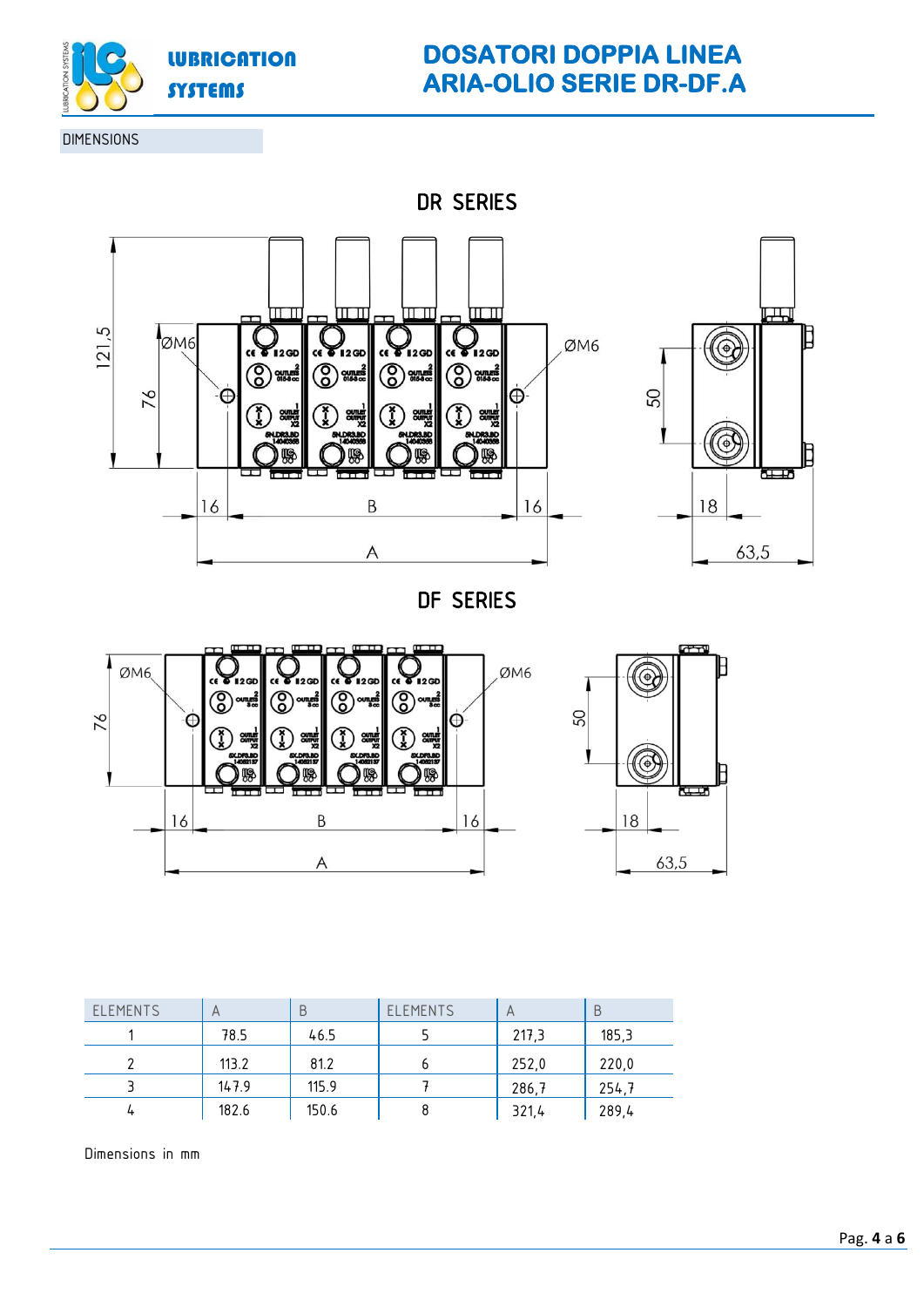![](_page_4_Picture_0.jpeg)

# METERING VALVES ORDER CODE

| Standa                                      | Type | Flow-rate      | Carbon steel |
|---------------------------------------------|------|----------------|--------------|
|                                             | DF1  | 1cc            | 5N.F1.BD     |
|                                             | DF3  | 3 <sub>c</sub> | 5N.F3.BD     |
|                                             |      |                |              |
|                                             | Type | Flow-rate      | Carbon steel |
| 2 GD<br>ouners<br>OIS-3 per<br>y<br>$x - x$ | DR3  | $0,15 - 3$ cc  | 5N.R3.BD     |

## BASE ORDER CODE

| type                            | pitcure                                    | Code                              |
|---------------------------------|--------------------------------------------|-----------------------------------|
| <b>INLET BASE</b>               |                                            | 5N-BB-A-BSP                       |
| METERING BASE                   | $\epsilon$ .<br>$\circ$ $\circ$<br>$\circ$ | Foro aria 1.5mm<br>5N.BBA15.B.BSP |
|                                 |                                            | Foro aria 2.5mm<br>5N.BBA.B.BSP   |
| INTERMEDIATE BASE FOR AIR INLET |                                            | 5N.BBA.A.BSP                      |
| FINAL BASE                      |                                            | $5N-BB-C-BSP$                     |